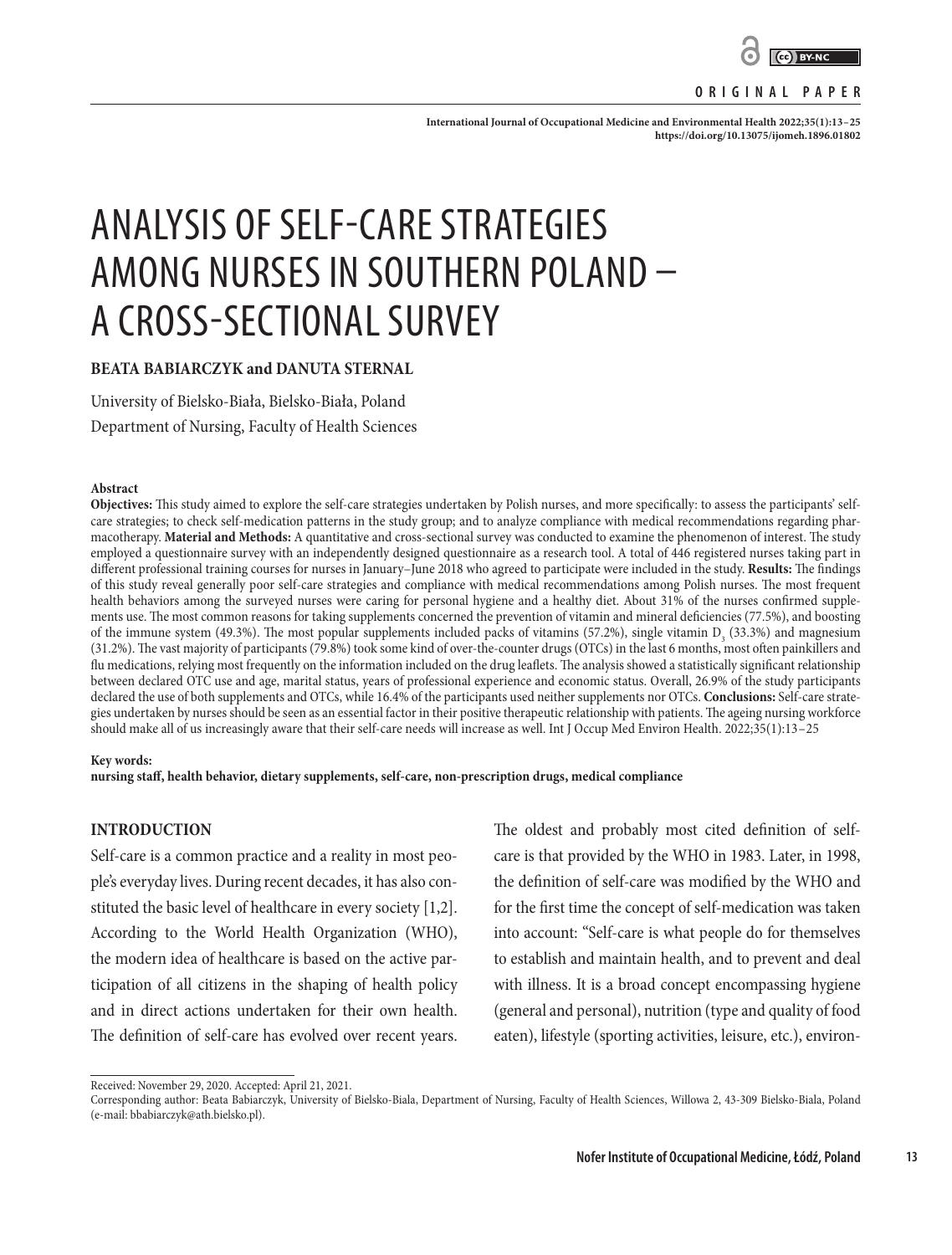mental factors (living conditions, social habits, etc.), socio-economic factors (income level, cultural beliefs, etc.) and self-medication" [3].

Self-care is primarily aimed at healthy people and refers to the prevention of diseases. However, it is also significant for people with existing ailments or even chronic diseases in which self-medication is an important part of the treatment. Self-medication means rational and responsible use of supplements or over-the-counter drugs (OTCs), where necessary in collaboration with the support of health professionals [3,4].

Health professionals, including nurses, need to educate patients by motivating them to change their unhealthy behaviors and gain confidence in adopting self-care. Leading by example is one of the duties of all healthcare professionals [2,5]. Indisputably, it can have a great impact on patient outcomes, but what is actually known about how nurses take care of themselves? It is known that they work hard in a variety of healthcare settings, often having more than one job, and that their work can be enormously tiring, physically and otherwise [6–8]. What is also known is that nurses tend to be givers, people who naturally put the needs of others before their own on a daily basis. They often have difficulty balancing their work and their private lives. During a typical workday they strive to follow all procedures and routines, to ensure patients' safety, and to reduce the risk of a deterioration in the patients' condition. When they are off work, they are also striving to manage their family or private problems.

On May 1, 2017, ANA Enterprise (a union of companies that comprise the American Nurses Association: the American Nurses Association, the American Nurses Credentialing Center, and the American Nurses Foundation) launched a bold initiative – the Healthy Nurse, Healthy Nation™ (HNHN) Grand Challenge. This initiative aimed to transform the health of the nation by first improving the health of its 4 million registered nurses. Ongoing data from the Healthy Nurse® Survey showed an urgent need to improve nurses' health, particularly in the areas of physical activity, nutrition, rest, safety, and quality of life [9]. Taking into consideration the fact that nurses handle various types of medicines on a daily basis, and have knowledge about and easy access to them, they might be tempted to use medications to cope with their daily lives [7]. Furthermore, according to previous research, the typical consumer of almost all types of dietary supplements and OTC medicines is a woman around 40 years old, well-educated, with a family [10,11]. Most Polish nurses fit this profile.

The literature often offers insights into certain areas of self-care, specifically self-medication strategies in different populations, yet little is known about the strategies undertaken by nurses. Thus, this study aimed to explore the self-care strategies undertaken by Polish nurses, and more specifically:

- to assess the participants' self-care strategies,
- to check self-medication patterns in the study group,
- to analyze compliance with medical recommendations regarding pharmacotherapy.

# **MATERIAL AND METHOD**

# **Sample and procedure**

A quantitative and cross-sectional survey was conducted to examine the phenomenon of interest. All registered nurses taking part in different professional training for nurses, such as specialized training, qualifying courses and specialized courses organized by 2 authorized training centers in the period of January–June 2018 ( $N = 482$ ) were invited to the study. After being informed of the purpose of the study, a sample of 450 registered nurses agreed to participate. Researchers distributed questionnaires to the participants immediately after training and completed questionnaires were deposited in a closed box. Due to errors in filling in the forms (skipped questions or sections of the questionnaire left incomplete), 4 questionnaires were rejected, while 446 of them were qualified to the study.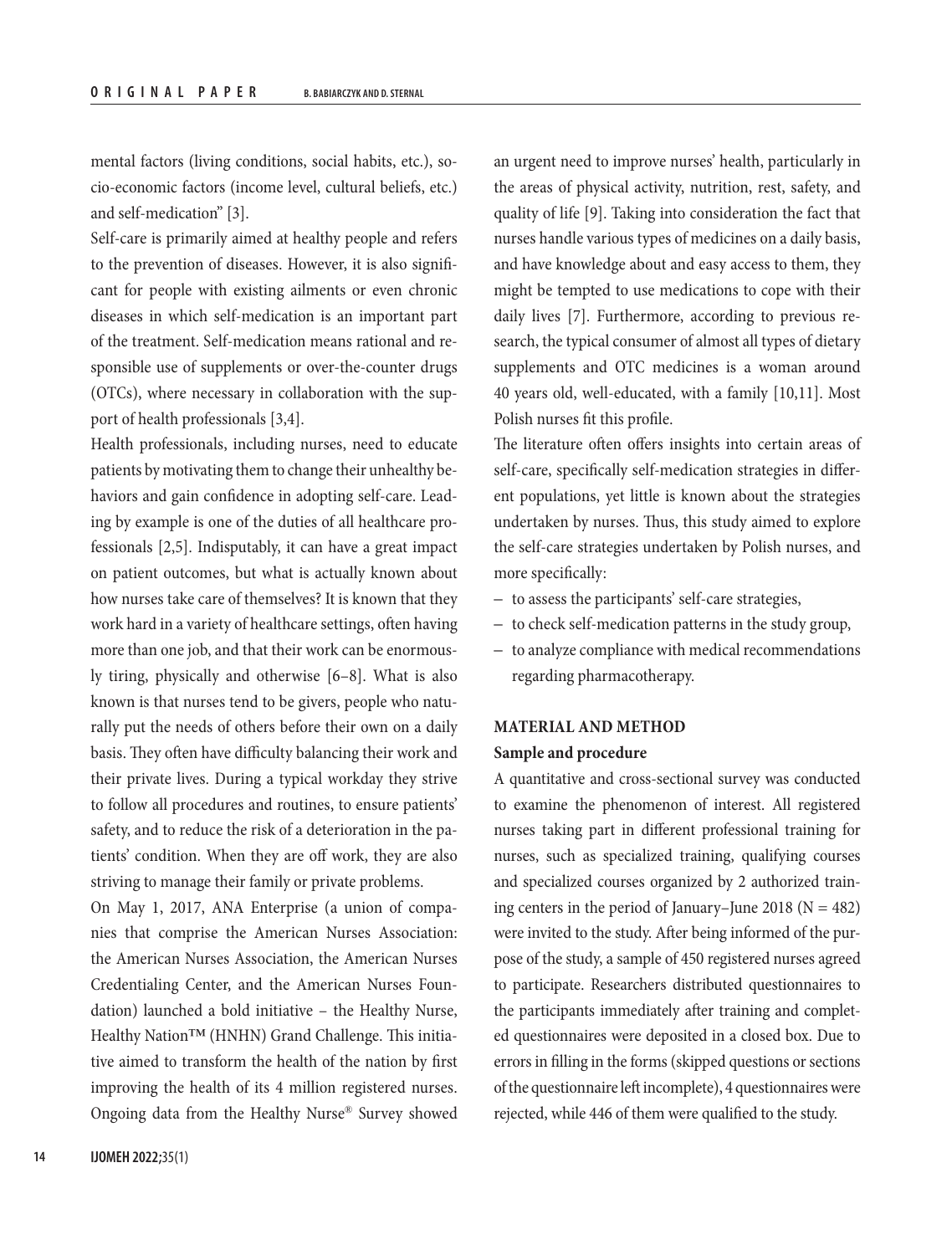# **Research tool**

For the purpose of this study, a specially designed questionnaire was used. Each questionnaire was composed of 3 main sections: 1) a description of the questionnaire; 2) general information about the respondents (10 items); and 3) the main text (20 items). The first section contained information about the aim of the study and a glossary of terms (supplements, OTCs). For the purposes of this research, according to the Polish Act on Food Safety and Nutrition, dietary supplements refer to "foodstuffs that are to enrich our daily diet with ingredients insufficiently supplied in the meals we eat. They are a concentrated source of vitamins, minerals or other substances with a nutritional or physiological effect." The definition is consistent with Directive 2002/46/EC of the European Parliament [12–14]. Further, OTCs are defined as medicines sold directly to a patient without a prescription from a healthcare professional [15,16]. In the second section, the respondents were asked to answer 10 questions regarding their personal and workplace data. The third section included questions regarding self-care strategies undertaken by the respondents, their compliance with medical recommendations, and supplements and OTC use.

# **Ethical considerations**

The study was performed in accordance with the ethical standards laid down in the Declaration of Helsinki, and the Scientific Ethics Committee at the University of Bielsko-Biala granted its permission for the study to be carried out (No. 2018/07/05/2). Participation was voluntary and anonymous, and the participants gave their informed consent to be involved in the study by completing the questionnaires. They were also instructed that they could withdraw from the study at any time.

# **Data analysis**

All data was analyzed and verified statistically using the R program (R Project for Statistical Computing, v. 3.5.5), the PSPP program and MS Office 2019. Quantitative fea-

tures were presented with the arithmetic mean and standard deviation. For qualitative features,  $\chi^2$  test was used to assess the heterogeneity of answers in the groups defined by socio-economic and occupational variables. P-values of <0.05 were considered significant.

# **RESULTS**

#### **Sample characteristics**

In total, 440 women (98.7%) and 6 men (1.3%) took part in the study. The average age of the participants was 40.6±10.3 years (22–67 years) and their average professional experience was 17.6±11.2 years (0–40 years). In Table 1, an overview of the participants' professional characteristics is presented.

The majority of the participants stated that they did not suffer from any chronic diseases (74%). The disorders most frequently enumerated by the rest of the study participants were metabolic diseases (37.1%) and those of the circulatory system (35.3%). The vast majority of the study participants were satisfied with their general health status ("very good" – 19.5%, "good" – 63%) or assessed it as neutral (16.4%). As far as the self-assessed economic status is concerned, the majority of the participants stated that it was good (57.1%). Every third participant assessed it as average (32.3%) and every tenth as excellent (9.7%), while 3 participants (0.7%) stated that it was below average, and 1 (0.2%) that it was poor. In addition, 16.8% of the study participants reported taking medications on a permanent basis.

# **Self-care strategies**

As far as maintaining health and strategies for its improvement are concerned, the vast majority of the study participants stated that they cared about personal hygiene (84.3%) and ate healthily (61.7%). More than half of the study group pointed to a limited use of stimulants like coffee, alcohol, cigarettes, etc. (55.8%) or active recreation (52.7%). The other strategies chosen by the participants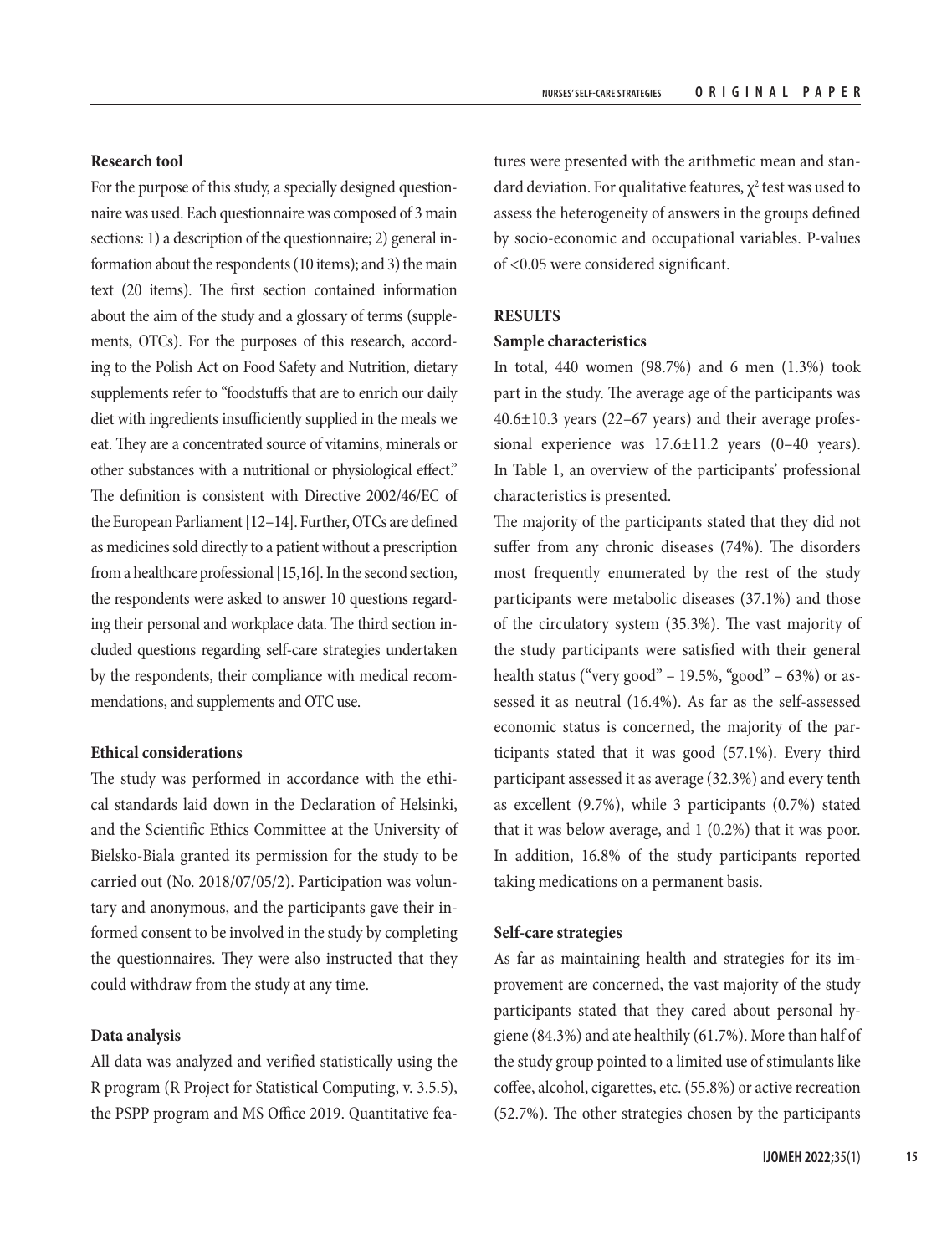**Table 1.** Participants' professional characteristics based on the survey conducted among Polish nurses taking part in different professional postgraduate training for nurses, in the period of January–June 2018

| Variable                                             | Participants<br>$(N = 446*)$<br>[n (%)] |
|------------------------------------------------------|-----------------------------------------|
| Education                                            |                                         |
| secondary nurse education                            | 118(26.5)                               |
| Bachelor's degree in nursing                         | 217 (48.7)                              |
| Master's degree in nursing                           | 111 (24.8)                              |
| Job position ( $N = 438$ <sup>*</sup> )              |                                         |
| manager                                              | 2(0.5)                                  |
| head nurse                                           | 36(8.2)                                 |
| nurse                                                | 379 (86.5)                              |
| other                                                | 21(4.8)                                 |
| Professional experience                              |                                         |
| ≤10 years                                            | 146 (32.7)                              |
| $11 - 20$ years                                      | 84 (18.8)                               |
| $21 - 30$ years                                      | 169 (37.9)                              |
| >30 years                                            | 47 (10.5)                               |
| Work settings ( $N = 442$ <sup>*</sup> )             |                                         |
| hospital                                             | 354 (80.1)                              |
| primary care                                         | 41(9.3)                                 |
| long-term care                                       | 10(2.3)                                 |
| ambulatory                                           | 13(2.9)                                 |
| other                                                | 24(5.4)                                 |
| Specialization in nursing ( $N = 442$ <sup>*</sup> ) |                                         |
| yes                                                  | 42 (9.5)                                |
| no                                                   | 400 (90.5)                              |

\* The difference between the number of participants is due to the lack of responses given.

were: healthy sleep of good quality and adequate duration (38.8%), regular lifestyle (29.6%), adherence to prescribed medications (24.4%), regular health screening (20.9%), and a low stress level (20%). Some participants mentioned additional strategies such as good relationships with loved ones, positive thinking or meditation (3.8%). The median number of declared healthy behaviors was 4

(0–10). Home treatment options and remedies used by the participants included honey (37.8%), herbs (36.7%), hot and cold therapy (19.8%), massages (17.7%), and home remedies for flu and coughs (8.6%). The methods used by the respondents when there was a deterioration in their health are presented in Table 2, alongside statistically important socio-demographic variables.

# **Compliance with medical recommendations regarding pharmacotherapy**

The analysis revealed that half of the participants (50.9%) "sometimes" bought all the medicines prescribed by their doctor, and 35.4% did it "always." The participants who admitted not buying all medications prescribed by their doctor provided the following explanations: fear of potential side effects (50%); improved health in the meantime (50%); bad finances (41.2%); too many prescribed medicines (29.4%); some of the prescribed medicines already stored at home (17.6%); and the replacement of the prescribed medicines by home remedies (11.8%). Among all analyzed socio-demographic and professional variables, only the respondents' age and professional experience influenced the results (Table 3).

The vast majority of the study participants stated that they took the medicines prescribed by their doctor regularly ("always" – 46.2%; "sometimes" – 49.1%). Again, only the respondents' age and professional experience influenced the results (Table 3).

The majority of the respondents admitted "sometimes" taking all medicines prescribed by their doctor (56.9%) and one-third of them confirmed doing it "always" (31.7%). The characteristics of the statistically significant relationship between responses to this question and the participants' age and professional experience is presented in Table 3.

The majority of the respondents denied modifying or discontinuing their medicines by themselves ("rather not" – 52.1%; "definitely not" – 15.6%). However, 21.7% admitted that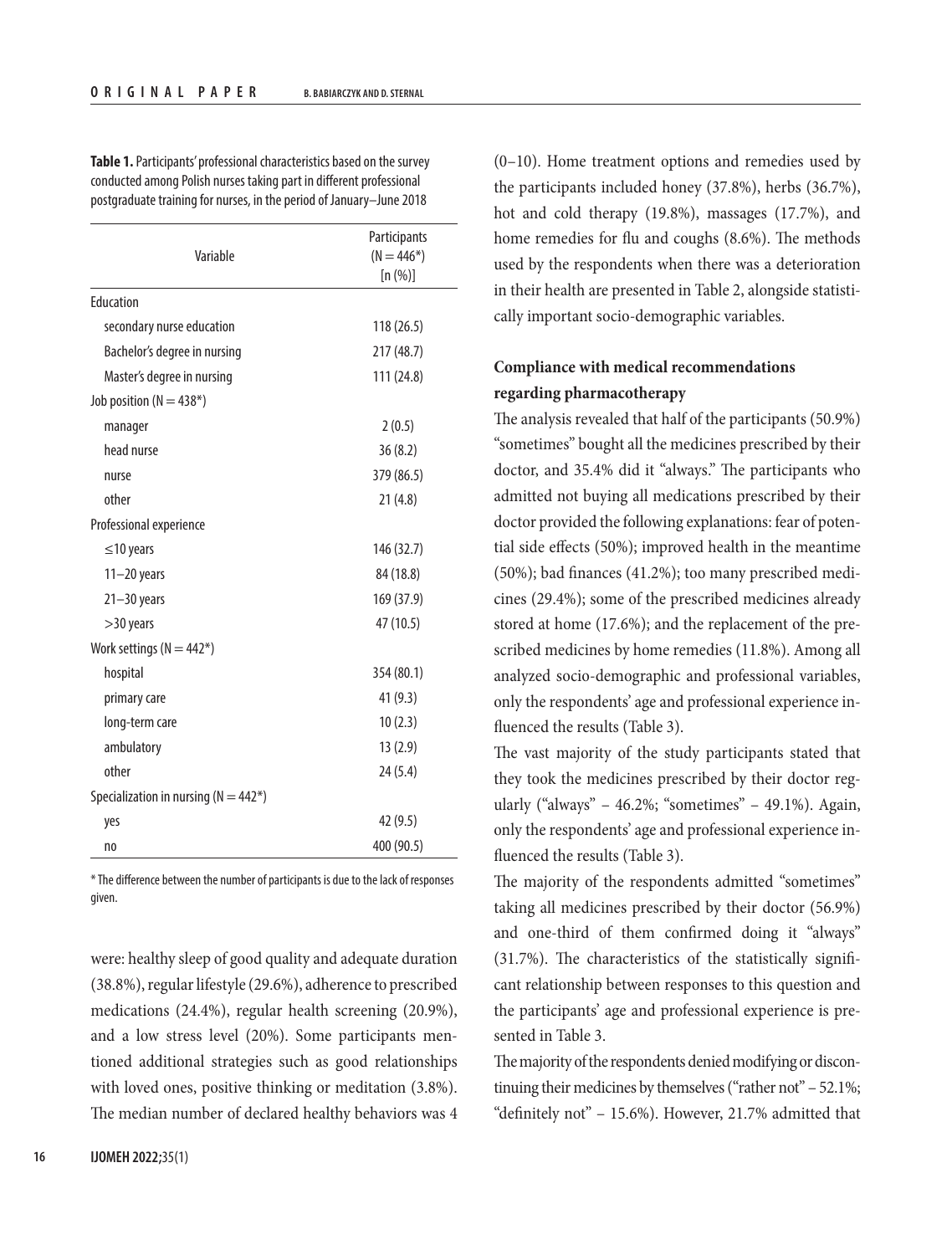Table 2. Characteristics of the self-care methods used by the respondents when there was a deterioration in their health by statistically important socio-demographic variables\* **Table 2.** Characteristics of the self-care methods used by the respondents when there was a deterioration in their health by statistically important socio-demographic variables\* based on the survey conducted among Polish nurses taking part in different professional postgraduate training for nurses, in the period of January-June 2018 based on the survey conducted among Polish nurses taking part in different professional postgraduate training for nurses, in the period of January–June 2018

|                                |           |                          |                     |            |                        |          |            |                                 |          | Participants<br>$(N = 446)$ |                                |          |          |                                               |          |           |                                               |          |          |                                                         |
|--------------------------------|-----------|--------------------------|---------------------|------------|------------------------|----------|------------|---------------------------------|----------|-----------------------------|--------------------------------|----------|----------|-----------------------------------------------|----------|-----------|-----------------------------------------------|----------|----------|---------------------------------------------------------|
| Variable                       |           | $I$ consult<br>adoctor   |                     |            | medicines<br>luse OTC  |          |            | I use home<br>remedies          |          |                             | I consult family<br>or friends |          |          | modify doses of drugs<br>that I currently use |          |           | just take a rest<br>I do nothing,<br>and wait |          |          | I seek other methods<br>on the internet<br>of treatment |
|                                | n (%)     | $\chi^2$ (df)            | $\Omega$            | n (%)      | $\chi^2$ (df)          | $\Omega$ | n (%)      | $X^2$ (df)                      | $\Omega$ | n (%)                       | $\chi^2$ (df)                  | $\Omega$ | n(%)     | $\chi^2$ (df)                                 | $\Omega$ | $n$ (%)   | $\chi^2$ (df)                                 | $\Omega$ | n (%)    | $\Omega$<br>$X^2$ (df)                                  |
| Age                            |           | $\widehat{\mathfrak{D}}$ | 4.76 0.190          |            | 16.98<br>$\odot$       | 0.001    |            | 9.86<br>$\widehat{\mathcal{L}}$ | 0.020    |                             | 8.64<br>$\odot$                | 0.035    |          | 16.24<br>$\odot$                              | 0.001    |           | 9.46<br>$\widehat{\odot}$                     | 0.024    |          | I                                                       |
| $\leq$ 32 years                | 37 (30.8) |                          |                     | 75 (63.0)  |                        |          | 94 (79.0)  |                                 |          | 22(18.3)                    |                                |          | 2(1.7)   |                                               |          | 1(0.8)    |                                               |          | 1(0.8)   |                                                         |
| 33-44 years                    | 45 (37.8) |                          |                     | 69 (58.0)  |                        |          | 88 (73.9)  |                                 |          | 14(11.8)                    |                                |          | 10(8.4)  |                                               |          | 5(4.2)    |                                               |          | 3(2.5)   |                                                         |
| 45-50 years                    | 61(40.7)  |                          |                     | 62(41.3)   |                        |          | 103 (68.7) |                                 |          | 13(8.7)                     |                                |          | 4(2.7)   |                                               |          | 13(8.7)   |                                               |          | 2(1.3)   |                                                         |
| $>50$ years                    | 26 (46.4) |                          |                     | 23(41.1)   |                        |          | 32 (57.1)  |                                 |          | 3(5.4)                      |                                |          | 8(14.3)  |                                               |          | 2(3.6)    |                                               |          | 3(5.4)   |                                                         |
| experience<br>Professional     |           | 3.52<br>$\boxed{3}$      | 0.318               |            | 8.28<br>$\odot$        | 0.041    |            | 6.93<br>$\odot$                 | 0.074    |                             | 11.94<br>$\odot$               | 0.008    |          | 13.20<br>$\odot$                              | 0.004    |           | 4.46<br>$\odot$                               | 0.216    |          | $\mid$<br>$\begin{array}{c} \end{array}$                |
| $\leq$ 10 years                | 48 (32.9) |                          |                     | 86 (59.3)  |                        |          | 112(77.2)  |                                 |          | 28 (19.2)                   |                                |          | 5(3.4)   |                                               |          | 3(2.1)    |                                               |          | 2(1.4)   |                                                         |
| $11-20$ years                  | 37 (44.0) |                          |                     | 47 (56.0)  |                        |          | 62(73.8)   |                                 |          | 7(8.3)                      |                                |          | 7(8.3)   |                                               |          | 4(4.8)    |                                               |          | 1(1.2)   |                                                         |
| $21 - 30$ years                | 64 (37.9) |                          |                     | 76 (45.0)  |                        |          | 116 (68.6) |                                 |          | 14(8.3)                     |                                |          | 5(3.0)   |                                               |          | 10(5.9)   |                                               |          | 3(1.8)   |                                                         |
| $>30$ years                    | 20(43.5)  |                          |                     | 20(43.5)   |                        |          | 27 (58.7)  |                                 |          | 3(6.5)                      |                                |          | 7(15.2)  |                                               |          | 4(8.7)    |                                               |          | 3(6.5)   |                                                         |
| Declared use of<br><b>OTCS</b> |           |                          | $2.36$ 0.124<br>(1) |            | 40.43<br>$\widehat{c}$ | < 0.001  |            | 6.50<br>$\widehat{z}$           | 0.011    |                             | 0.53<br>$\widehat{\Xi}$        | 0.466    |          | 1.91<br>$\widehat{z}$                         | 0.167    |           | 0.02<br>$\widehat{z}$                         | 0.888    |          | I<br>$\overline{\phantom{a}}$                           |
| yes                            | 128(75.7) |                          |                     | 210 (91.7) |                        |          | 263 (83.0) |                                 |          | 39 (75.0)                   |                                |          | 16(66.7) |                                               |          | 16 (76.2) |                                               |          | 5(55.6)  |                                                         |
| <b>DU</b>                      | 41 (25.3) |                          |                     | 19(8.3)    |                        |          | 54 (17.0)  |                                 |          | 13 (25.0)                   |                                |          | 8(33.3)  |                                               |          | 5(23.8)   |                                               |          | 4 (44.4) |                                                         |
|                                |           |                          |                     |            |                        |          |            |                                 |          |                             |                                |          |          |                                               |          |           |                                               |          |          |                                                         |

**NURSES' SELF-CARE STRATEGIES ORIGINAL PAPER**

OTCs – over-the-counter drugs. \* Multiple choice possibility.

OTCs - over-the-counter drugs. \* Multiple choice possibility.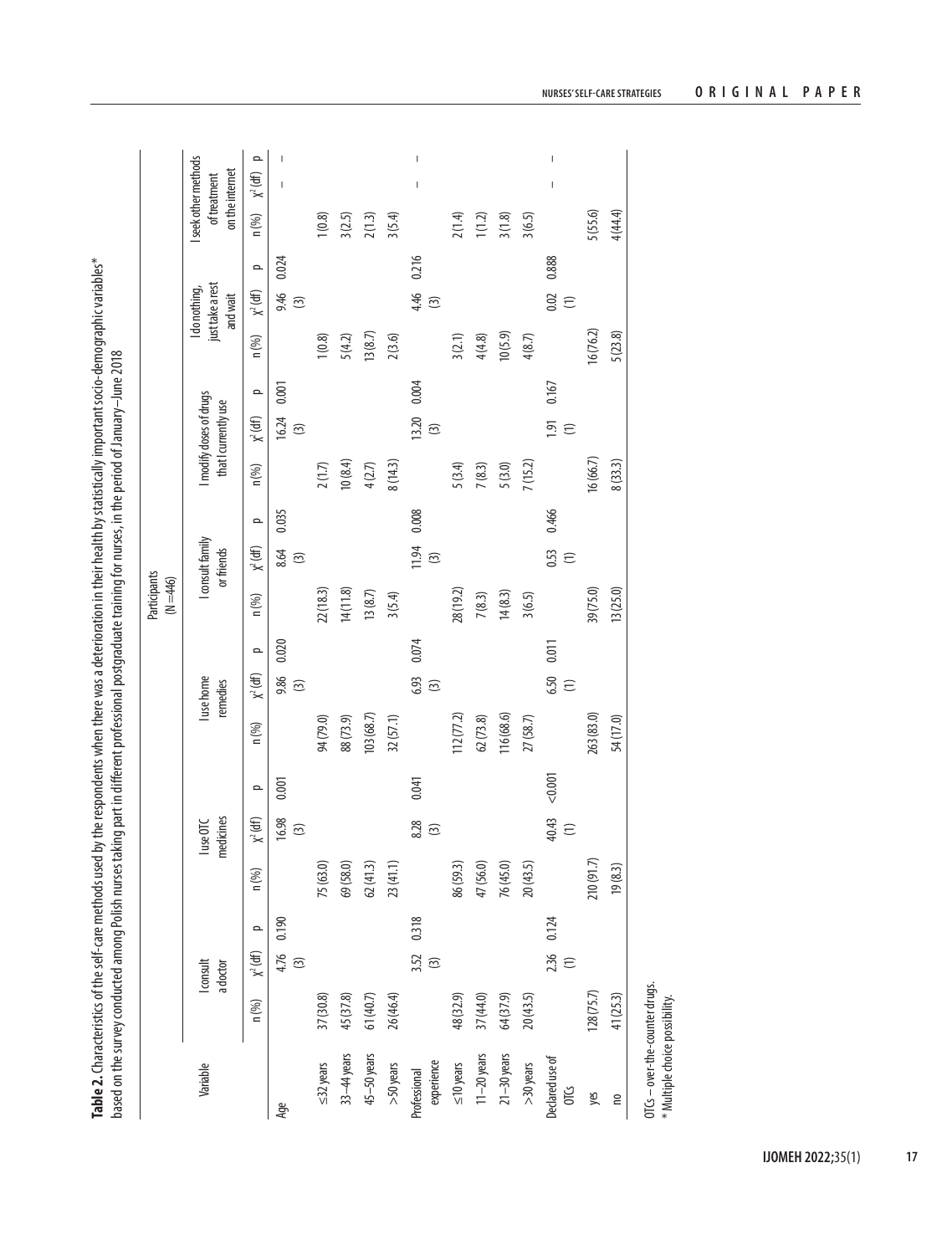| Ś<br>j<br>ć                                                                 |                                                                                              |
|-----------------------------------------------------------------------------|----------------------------------------------------------------------------------------------|
|                                                                             |                                                                                              |
| ؛                                                                           |                                                                                              |
|                                                                             |                                                                                              |
| í                                                                           |                                                                                              |
|                                                                             |                                                                                              |
|                                                                             |                                                                                              |
|                                                                             |                                                                                              |
| ١                                                                           |                                                                                              |
|                                                                             |                                                                                              |
| í<br>١                                                                      |                                                                                              |
| í                                                                           |                                                                                              |
|                                                                             |                                                                                              |
| ١                                                                           |                                                                                              |
| 5                                                                           |                                                                                              |
| ¢                                                                           | I                                                                                            |
|                                                                             |                                                                                              |
| í<br>ī<br>J                                                                 | j                                                                                            |
| ਰ                                                                           | $\ddot{\phantom{a}}$                                                                         |
|                                                                             | $\vdots$<br>1                                                                                |
| Í                                                                           | ţ                                                                                            |
|                                                                             |                                                                                              |
|                                                                             |                                                                                              |
| :                                                                           | ÿ                                                                                            |
|                                                                             | S                                                                                            |
|                                                                             | j                                                                                            |
|                                                                             | i                                                                                            |
|                                                                             | ֧֦֧֦֧֦֧֦֧֦֧֦֧֦֦֧ׅ֧֧֧֧ׅ֧֧ׅ֧֧֛֪֪֪֪֪֪֪֪֛֚֚֚֚֚֚֚֚֝֝֝֝֝֝֜֓֓֝֬֜֝֓֝֬֜֓֓֝֬֜֓֓֝֬֜֝֬֝֬֝֬֝֬֝֬֝֬֝֬֝֬֝֬֝֟ |
| ţ                                                                           | .<br>.<br>.                                                                                  |
|                                                                             |                                                                                              |
| ļ                                                                           |                                                                                              |
|                                                                             | S                                                                                            |
|                                                                             | Ó                                                                                            |
| ֦֧֦֧֦֧֧֦֧֧֦֧֦֧֦֧֦֧֧֦֧֦֧֦֧֦֧֪֦֧֦֧֪֦֧֞֟֘֝֬֝֝֝֟֓֝֟֓֝֬֟֓֟֓֟֓֟֓֟֓֝֟֓֟֓֝֬֟֓֝֬֟֓֝֬ |                                                                                              |
| ś                                                                           | ż                                                                                            |
| Ξ                                                                           |                                                                                              |
| 1                                                                           | ׇ֚֘֡                                                                                         |
| $\overline{a}$                                                              | ś                                                                                            |
| i                                                                           | :<br>S                                                                                       |
|                                                                             | ;<br>;                                                                                       |
|                                                                             | í                                                                                            |
|                                                                             | í<br>Ś                                                                                       |
| j                                                                           | ļ                                                                                            |
|                                                                             | i                                                                                            |
| ៱៸៱៱<br>֧֚֚֓֕                                                               |                                                                                              |
| bet                                                                         | í<br>ţ<br>ï                                                                                  |
|                                                                             | ਰੁ<br>i                                                                                      |
| Ś                                                                           | í<br>1<br>S                                                                                  |
| ï                                                                           |                                                                                              |
| í                                                                           | ł<br>í                                                                                       |
|                                                                             | i                                                                                            |
| $\frac{1}{2}$<br>ţ                                                          | Ś<br>j                                                                                       |
| ¢                                                                           |                                                                                              |
|                                                                             | ì                                                                                            |
|                                                                             | Ś                                                                                            |
|                                                                             | Ó                                                                                            |
| i                                                                           | Ó<br>j<br>J                                                                                  |
| ć<br>l<br>J                                                                 | į                                                                                            |
|                                                                             |                                                                                              |
|                                                                             | į<br>۰                                                                                       |
|                                                                             | j                                                                                            |
| ١<br>é<br>į                                                                 | ś<br>Ì                                                                                       |
| è<br>E                                                                      |                                                                                              |

|                                                               |                                   |                                          |             |                            |               |         | Participants<br>$(N = 446)$<br>[n(%)]                                                          |                                                                                                |                                            |                                                                                                |               |         |
|---------------------------------------------------------------|-----------------------------------|------------------------------------------|-------------|----------------------------|---------------|---------|------------------------------------------------------------------------------------------------|------------------------------------------------------------------------------------------------|--------------------------------------------|------------------------------------------------------------------------------------------------|---------------|---------|
| Question                                                      |                                   | [n (%)]<br>age                           |             |                            |               |         |                                                                                                |                                                                                                | professional experience<br>[n(96)]         |                                                                                                |               |         |
|                                                               | $(N = 120)$<br>years<br>$\leq$ 32 | 33-44 years $45-50$ years<br>$(M = 119)$ | $(N = 150)$ | $(N = 57)$<br>years<br>>50 | $\chi^2$ (df) | $\sim$  | $(N = 146)$<br>years<br>$\frac{1}{2}$                                                          | $(M = 84)$                                                                                     | $11-20$ years $21-30$ years<br>$(N = 169)$ | $(N = 47)$<br>years<br>>30                                                                     | $\chi^2$ (df) | $\sim$  |
| prescribed by your doctor?<br>Do you buy all the medicines    |                                   |                                          |             |                            | 22.50 (12)    | 0.032   |                                                                                                |                                                                                                |                                            |                                                                                                | 26.64 (12)    | 0.009   |
| yes, always                                                   | 36 (30.0)                         | 44 (37.0)                                | 55 (36.7)   | 23(40.4)                   |               |         | 46 (31.5)                                                                                      | 36(42.8)                                                                                       | 63 (37.3)                                  | 13(27.7)                                                                                       |               |         |
| yes, sometimes                                                | 68 (56.7)                         | 59 (49.6)                                | 82 (54.6)   | 18(31.6)                   |               |         | 80 (54.8)                                                                                      | 38 (45.2)                                                                                      | 90(53.3)                                   | 19(40.4)                                                                                       |               |         |
| hard to say                                                   | 6(5.0)                            | 6(5.0)                                   | 6(4.0)      | 8(14.0)                    |               |         | 7(4.8)                                                                                         | 5(6.0)                                                                                         | 7(4.1)                                     | 7(14.9)                                                                                        |               |         |
| rather not                                                    | 7(5.8)                            | 9(7.6)                                   | 7(4.7)      | 7(12.3)                    |               |         | 9(6.2)                                                                                         | 5(6.0)                                                                                         | 8(4.7)                                     | 8 (17.0)                                                                                       |               |         |
| definitely not                                                | 3(2.5)                            | 1(0.8)                                   | $(-)$ 0     | 1(1.8)                     |               |         | 4(2.7)                                                                                         | $(-)$                                                                                          | 1(0.6)                                     | $\begin{array}{c} \begin{array}{c} \\ \end{array} \\ \begin{array}{c} \end{array} \end{array}$ |               |         |
| Do you regularly take medicines<br>prescribed by your doctor? |                                   |                                          |             |                            | 42.31 (12)    | < 0.001 |                                                                                                |                                                                                                |                                            |                                                                                                | 38.80 (12)    | < 0.001 |
| yes, always                                                   | 53 (44.2)                         | 58 (48.7)                                | 70 (46.7)   | 25 (43.9)                  |               |         | 65 (44.5)                                                                                      | 47 (56.0)                                                                                      | 78 (46.2)                                  | 16 (34.0)                                                                                      |               |         |
| yes, sometimes                                                | 64 (53.3)                         | 56 (47.1)                                | 77(51.3)    | 22(38.5)                   |               |         | 77 (52.7)                                                                                      | 33 (39.2)                                                                                      | 87 (51.4)                                  | 22(46.8)                                                                                       |               |         |
| hard to say                                                   | 3(2.5)                            | $\begin{array}{c} - \end{array}$         | 2(1.3)      | 4(7.0)                     |               |         | 3(2.1)                                                                                         | $\begin{pmatrix} - \\ - \end{pmatrix}$                                                         | 2(1.2)                                     | 4(8.5)                                                                                         |               |         |
| rather not                                                    | $\overline{\phantom{0}}$ (–)      | 5(4.2)                                   | 1(0.7)      | 3(5.3)                     |               |         | 1(0.7)                                                                                         | 4(4.8)                                                                                         | 1(0.6)                                     | 3(6.4)                                                                                         |               |         |
| definitely not                                                | $\left( -\right)$                 | $\begin{pmatrix} - \\ 0 \end{pmatrix}$   | $(-)$ 0     | 3(5.3)                     |               |         | $\begin{array}{c} \begin{array}{c} \\ \end{array} \\ \begin{array}{c} \end{array} \end{array}$ | $\begin{pmatrix} - \\ 0 \end{pmatrix}$                                                         | 1(0.6)                                     | 2(4.3)                                                                                         |               |         |
| prescribed by your doctor?<br>Do you take all medicines       |                                   |                                          |             |                            | 23.47 (12)    | 0.024   |                                                                                                |                                                                                                |                                            |                                                                                                | 25.31 (12)    | 0.013   |
| yes, always                                                   | 34 (28.4)                         | 37(31.1)                                 | 50 (33.3)   | 20(35.1)                   |               |         | 42 (28.7)                                                                                      | 29 (34.9)                                                                                      | 59 (34.9)                                  | 11(23.3)                                                                                       |               |         |
| yes, sometimes                                                | 69 (57.5)                         | 69 (57.9)                                | 90 (60.0)   | 25(43.9)                   |               |         | 82 (56.2)                                                                                      | 48 (57.9)                                                                                      | 98 (58.0)                                  | 25 (53.2)                                                                                      |               |         |
| hard to say                                                   | 13 (10.8)                         | 5(4.2)                                   | 4(2.7)      | 3(5.3)                     |               |         | 14(9.6)                                                                                        | 5(6.0)                                                                                         | 3(1.8)                                     | 3(6.4)                                                                                         |               |         |
| rather not                                                    | 3(2.5)                            | 6(5.1)                                   | 5(3.3)      | 7(12.2)                    |               |         | 6(4.1)                                                                                         | 1(1.2)                                                                                         | 8(4.7)                                     | 6(12.8)                                                                                        |               |         |
| definitely not                                                | 1(0.8)                            | 2(1.7)                                   | 1(0.7)      | 2(3.5)                     |               |         | 2(1.4)                                                                                         | $\begin{array}{c} \begin{array}{c} \\ \end{array} \\ \begin{array}{c} \end{array} \end{array}$ | 1(0.6)                                     | 2(4.3)                                                                                         |               |         |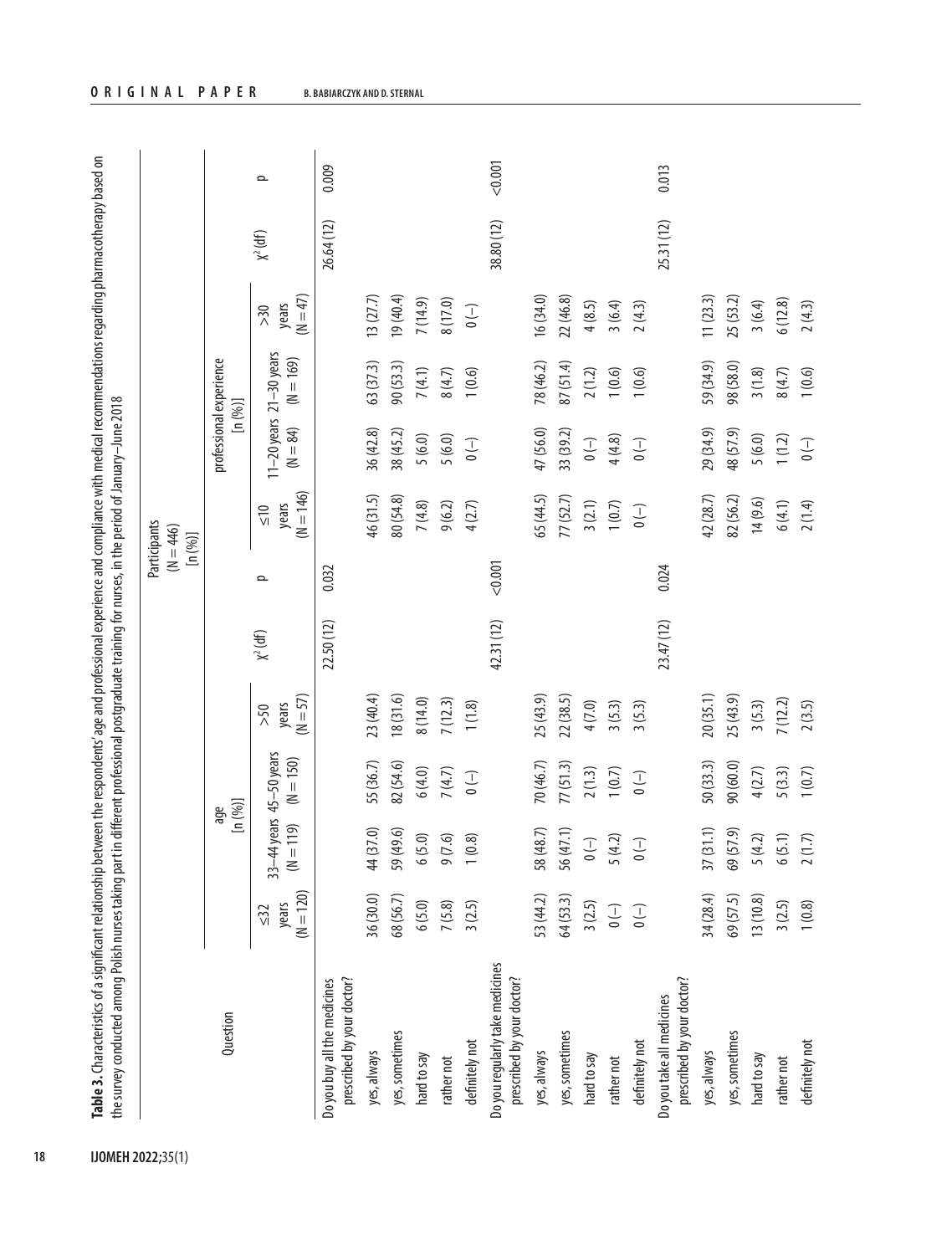they did it "sometimes." Among the provided reasons, the participants quoted: experienced side effects (38.1%); too long duration of the treatment (28.6%); and no ex pected relief (33.3%). None of the analyzed socio-demo graphic and professional variables influenced the results  $(p > 0.05)$ .

About half of the respondents confirmed that they told the doctor about all the medicines they were taking ("sometimes" – 45.8%; "always" – 37.9%). Those who usually or even always did not do it (8.4%) provided the following explanations: the doctor didn't ask (83.3%); or it was not important (16.7%). The respondents' profes sional experience influenced the results (Table 3).

# **Dietary supplements use**

With regard to the declared use of supplements, most par ticipants denied taking supplements in any form (69.0%). The most common reasons provided by those using supplements were deficiencies in vitamins and minerals (77.5%), boosting the immune system (49.3%), prevent ing osteoporosis (27.5%), stress relief (16.7%), improving memory, concentration and vitality (12.3%), improv ing heart and cardiovascular health (10.1%), supporting slimming (5.1%), improving the strength and appearance of hair and nails (3.6%), and slowing down the ageing process (2.2%). The median number of declared reasons was  $2(1-7$  reasons).

The most popular supplements included packs of vita mins (57.2%), single vitamin  $D_3$  (33.3%) and magnesium (31.2%). The sources of information that encour aged the use of supplements were the participants' own knowledge (54%) and their previous positive experiences (27.3%), recommendation by a physician (21.6%), rec ommendation by family and friends (14.4%), drug ad vertising (5%), and recommendation by a pharmacist (3.6%). With regard to the potential risks of where these supplements were purchased, 85.9% of the participants denied using such sources. Out of the 63 participants who

| o you tell your doctor about all<br>the medicines you take? |           |                                                     |                                              |                                               | 5.83(3) | 0.120 |                                                 |                                                         |                                                          |                                               | 22.73 (12) | .030 |
|-------------------------------------------------------------|-----------|-----------------------------------------------------|----------------------------------------------|-----------------------------------------------|---------|-------|-------------------------------------------------|---------------------------------------------------------|----------------------------------------------------------|-----------------------------------------------|------------|------|
| yes, always                                                 | 39 (32.5) |                                                     |                                              |                                               |         |       |                                                 |                                                         |                                                          |                                               |            |      |
| ves, sometimes                                              | 53(44.2)  |                                                     |                                              |                                               |         |       |                                                 |                                                         |                                                          |                                               |            |      |
| vard to say                                                 | 7(14.2)   |                                                     |                                              |                                               |         |       |                                                 |                                                         |                                                          |                                               |            |      |
| athernot                                                    | 10(8.3)   | 41.5)<br>55 (46.6)<br>5 (4.2)<br>6 (5.1)<br>3 (2.5) | 62 (41.6)<br>69 (46.3)<br>8 (5.4)<br>8 (5.4) | 18 (32.1)<br>26 (46.4)<br>5 (8.9)<br>7 (12.5) |         |       | 51 (34.9)<br>62 (42.5)<br>18 (12.3)<br>14 (9.6) | 34 (41.0)<br>39 (47.0)<br>3 (3.6)<br>4 (4.8)<br>4 (3.6) | 70 (41.7)<br>80 (47.5)<br>10 (6.0)<br>6 (3.6)<br>2 (1.2) | 13 (28.3)<br>22 (47.8)<br>4 (8.7)<br>7 (15.2) |            |      |
| lefinitely not                                              | (0.8)     |                                                     |                                              |                                               |         |       |                                                 |                                                         |                                                          |                                               |            |      |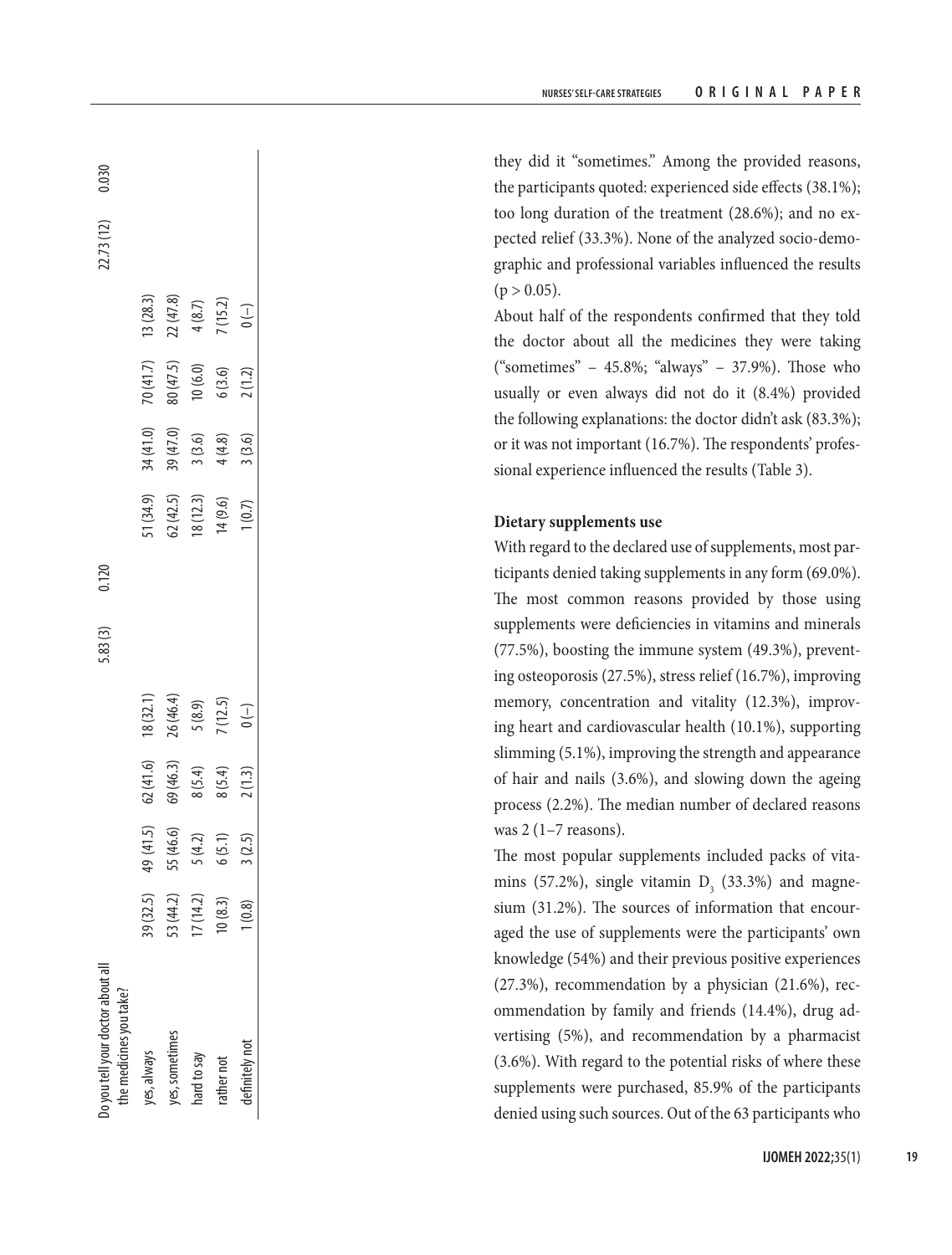| Variable                |            | Participants<br>$(N = 446)$<br>[n (%)] | $\chi^2$ (df) | p     |
|-------------------------|------------|----------------------------------------|---------------|-------|
|                         | OTC use    | no OTC use                             |               |       |
| Age                     |            |                                        | 11.28(3)      | 0.010 |
| $\leq$ 32 years         | 104(86.7)  | 16(13.3)                               |               |       |
| $33 - 44$ years         | 100 (84.0) | 19 (16.0)                              |               |       |
| 45-50 years             | 113(75.3)  | 37(24.7)                               |               |       |
| >50 years               | 39 (68.4)  | 18 (31.6)                              |               |       |
| Marital status          |            |                                        | 10.32(4)      | 0.035 |
| single                  | 57 (82.6)  | 12(17.4)                               |               |       |
| married                 | 236 (80.5) | 57 (19.5)                              |               |       |
| separated/divorced      | 37 (80.4)  | 9(19.6)                                |               |       |
| widow/widower           | 4(40.0)    | 6(60.0)                                |               |       |
| living with partner     | 18 (78.3)  | 5(21.7)                                |               |       |
| Professional experience |            |                                        | 9.12(3)       | 0.028 |
| $\leq$ 10 years         | 126 (86.3) | 20(13.7)                               |               |       |
| $11-20$ years           | 70 (83.3)  | 14(16.7)                               |               |       |
| $21 - 30$ years         | 124 (73.4) | 45 (26.6)                              |               |       |
| >30 years               | 36 (76.6)  | 11(23.4)                               |               |       |
| Economic status         |            |                                        | 9.89(2)       | 0.007 |
| excellent               | 33 (76.7)  | 10(23.3)                               |               |       |
| good                    | 215 (85.0) | 38 (15.0)                              |               |       |
| average and below       | 106(72.1)  | 41 (27.9)                              |               |       |

**Table 4.** Analysis of the significant relationship between OTC use in the last 6 months and selected socio-demographic variables, based on the survey conducted among Polish nurses taking part in different professional postgraduate training for nurses, in the period of January–June 2018

Abbreviation as in Table 2.

confirmed their use in the last 6 months, 61.4% bought supplements online, 24.6% through direct sales, 8.6% using advertisements in the press, 5.7% in gyms, and 2.9% at bazaars.

# **Use of OTCs**

With regard to the use of OTCs, 79.8% of the participants took some kind of OTCs in the last 6 months. The median use was 4 OTC medicines (1–24 OTC medicines) and it depended on the participants' age ( $p = 0.018$ ;  $\chi^2 = 10.08$ ). The participants aged 45–50 years used statistically more OTCs than those aged 33–44 years. The analysis also showed a statistically significant relationship between the declared OTC use and the respondents' age, marital status, years of professional experience and economic status (Table 4).

Among the most common ailments treated by OTCs, the participants listed headaches (50.7%), flu (38.6%) and ailments associated with menstruation (11.5%). The factors affecting OCTs consumption included considering the illness as an unimportant issue (54.5%), success of previous self-medication (51.8%), time constraints (30.2%),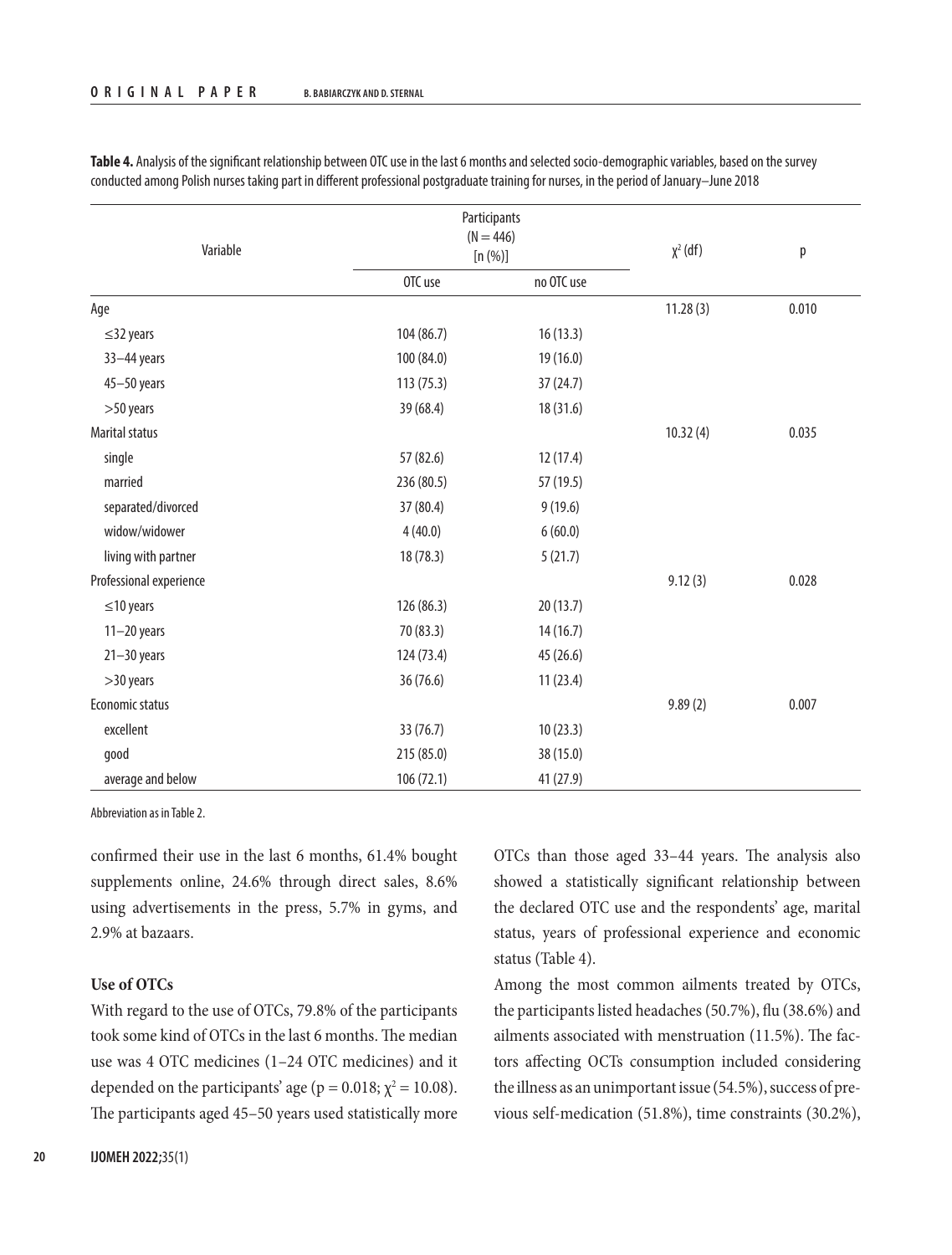limited access to healthcare, especially long waiting times for medical consultations (13.4%), a lack of satisfaction with the support from a physician (7.4%), no money to buy the prescription drugs (1.1%), and emergency situations (0.8%). Taking into account the sources of information about OTCs, the following were listed: drug leaflets (54.2%), work colleagues (47.2%), pharmacists (36.7%), TV and the Internet (25.2%), physicians (20.6%), family and friends (17.3%), and one's own knowledge (0.6%). Almost all the participants confirmed that they obtained this information always or usually before using OTCs (90%).

Moreover, 26.9% of the study participants declared using both supplements and OTCs, while 16.4% of the participants used neither supplements nor OTCs. A significant relationship was found between denying the use of supplements and OTCs, and the participants' age ( $p = 0.043$ ,  $\chi^2 = 8.17$ ) and professional experience (p = 0.050,  $\chi^2 =$ 7.79). The older the nurses were, the more frequently they denied using both supplements and OTCs. Furthermore, the nurses who had worked 21–30 years most often confirmed that they used neither supplements nor OTCs (21.9%). The overall data regarding the supplements and OTC use is presented in Figure 1.

# **DISCUSSION**

Nursing is a very challenging profession, both physically and mentally. A high workload, busy environments and constantly increasing client expectations, combined with nursing shortages, can lead to tiredness and exhaustion [17,18]. Nurses spend their working hours caring for others; however, if they are not caring for themselves, they cannot care for others. As researchers report, a lack of care with regard to oneself can potentially harm the quality of care [7,19]. A few studies have found that self-care strategies are generally poor in this professional group [6,9]. The purpose of this study was to explore the self-care strategies undertaken by Polish nurses. Cur-



**Figure 1.** Supplements and over-the-counter drugs (OTCs) use based on number of answers given (multiple choice)

rently, most Polish nurses are between 45–50 years old and, as in many other countries, further age increases in this professional group are predicted [20]. One can expect that the ageing process may easily lead to health concerns among nurses, which in turn can reduce their quality of life. In this study, 26% of the participants reported a wide range of diagnoses, with the most common being metabolic and circulatory system disorders. However, the vast majority of nurses (82.5%) self-assessed their condition of health as "good" or even "very good," which is in line with what the HNHN study confirmed [9].

Effective self-care strategies include a range of health behaviors such as healthy diet, adequate sleep, moderate alcohol intake, physical activity, rest and relaxation, and positive relationships with friends and family [21,22]. The study results suggest that as far as the intentional activities undertaken by nurses are concerned, the most frequent were caring for personal hygiene and a healthy diet. Only about half of the participants performed active recreation and even fewer reported adequate sleep quality and a regular lifestyle. The results of the study by Leão et al. [7] were in agreement with these findings. The authors reported that the participants (female health professionals, mostly nurses) generally neglected self-care, with inadequate hours of sleep (74%), irregular physical activity (68%) and inadequate nutrition (45%).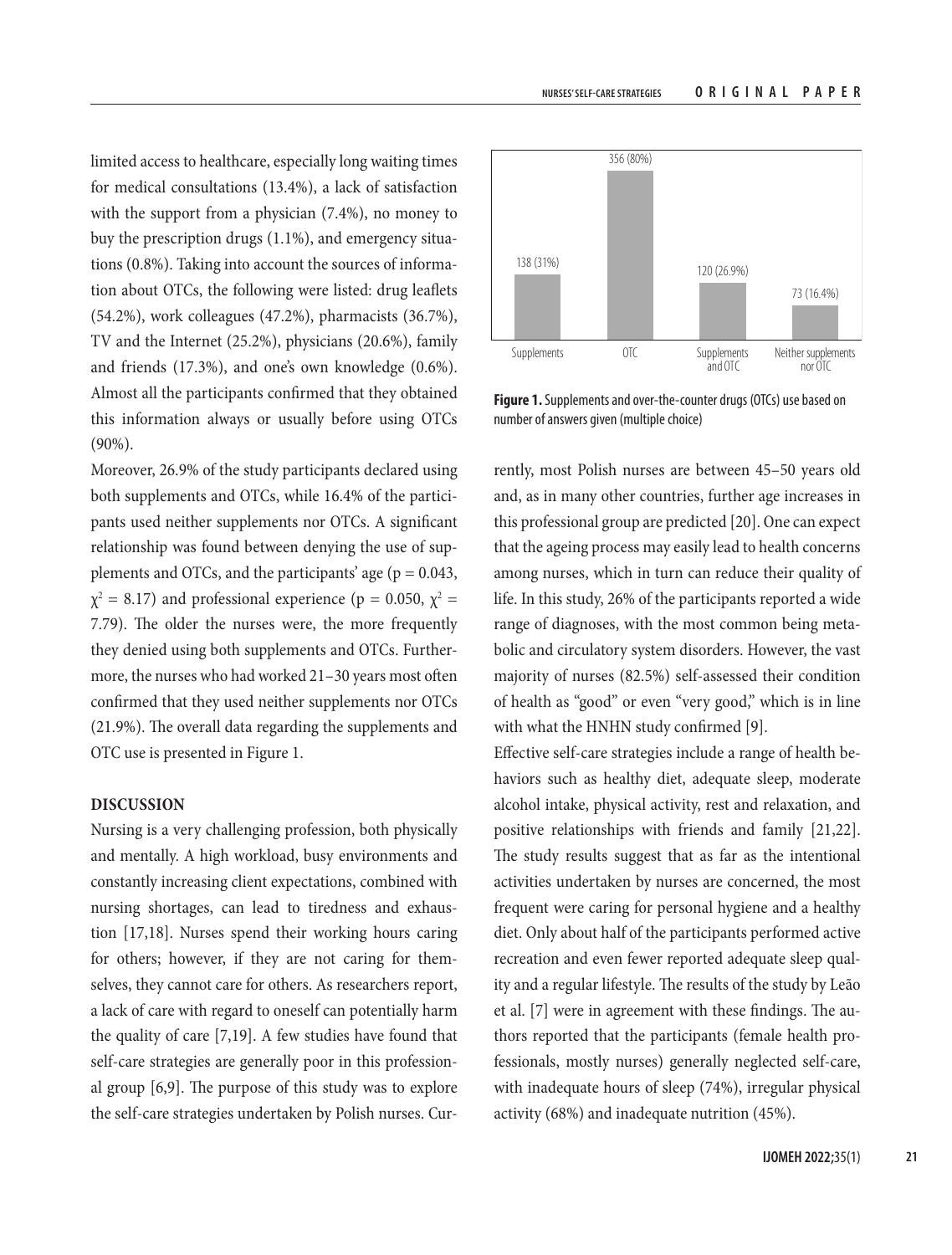In their study, Mills et al. [21] identified some self-care barriers and enablers. Among the most common barriers listed by the respondents were busyness, workplace culture, bringing work home or a lack of planning for selfcare. Meanwhile, the most important enablers included, first of all, recognizing the importance of self-care, positive workplace cultures supportive of self-care, selfawareness, self-compassion, authenticity and courage.

Self-care is also usually the first treatment used for common ailments. Knowing when to consult a healthcare professional is also necessary in order to make appropriate health decisions [3]. The study results suggest that the younger the nurses were and the shorter their seniority, the more often they chose such methods as using OTC medicines, using home remedies, and consulting family or friends when there was a deterioration in their health. A similar pattern for the whole Polish population has been described in other studies [15,23]. Furthermore, some authors concluded that with regard to the nursing profession, having an educational background and contact with a clinical environment can sometimes create false confidence in young nurses that can even be dangerous for a person if they wait for too long before seeking medical help, or if they use treatment that is harmful [2,24].

# **Dietary supplements use**

Research shows that the number of people using supplements is constantly increasing. This probably mirrors modern times, in which people want to be fit, healthy and good-looking for as long as possible. According to some studies, approx. 22% of Polish people admit taking supplements. The study results confirmed dietary supplements use in about 31% of nurses. It is widely known that the use of supplements is associated with such factors as being a woman of middle age to early old age, highly educated, with a good level of income, with knowledge of medications, and focused on paying attention to one's own health [10,25]. In their studies, some Polish authors

confirmed that the most common reasons for taking supplements concerned the prevention of vitamin and mineral deficiencies and boosting of the immune system. Additionally, women and young people more often pointed to slimming support as an important reason [11,13,15]. These results were largely in accordance with these study findings.

As far as the sources of information encouraging the use of supplements are concerned, the nurses most often quoted their own knowledge (54%) and previous positive experiences with the use of supplements (27.3%). Recommendation by a physician or family and friends was a less frequently provided reason, while drug advertising and recommendation by a pharmacist were rarely mentioned. These results are in line with the conclusions made by Karbownik et al. [26]. The authors revealed that the overall trust in dietary supplements advertising is low among general public, which can be seen as an intriguing phenomenon in light of the fact that these products are very popular.

# **Use of OTCs**

Poland is a country with a relatively high OTC consumption [23,27]. With regard to self-medication patterns among such a specific group as healthcare staff, researchers point out that its prevalence is quite high [28]. In nurses, the reality of often busy workdays when they face difficult moments and crises may lead to the conclusion that medication can be a way to make their lives easier [25].

According to the analysis of Polish patterns of OTC consumption, it was revealed that the most frequently used OTCs were analgesics, followed by anti-inflammatory and anti-rheumatic drugs, which is consistent with international results [23,29]. The analysis also showed that the consumption of drugs that relieve allergies has increased among Polish consumers in recent years [30]. The study results suggest that the vast majority of the participants (79.8%) took some kind of OTCs in the last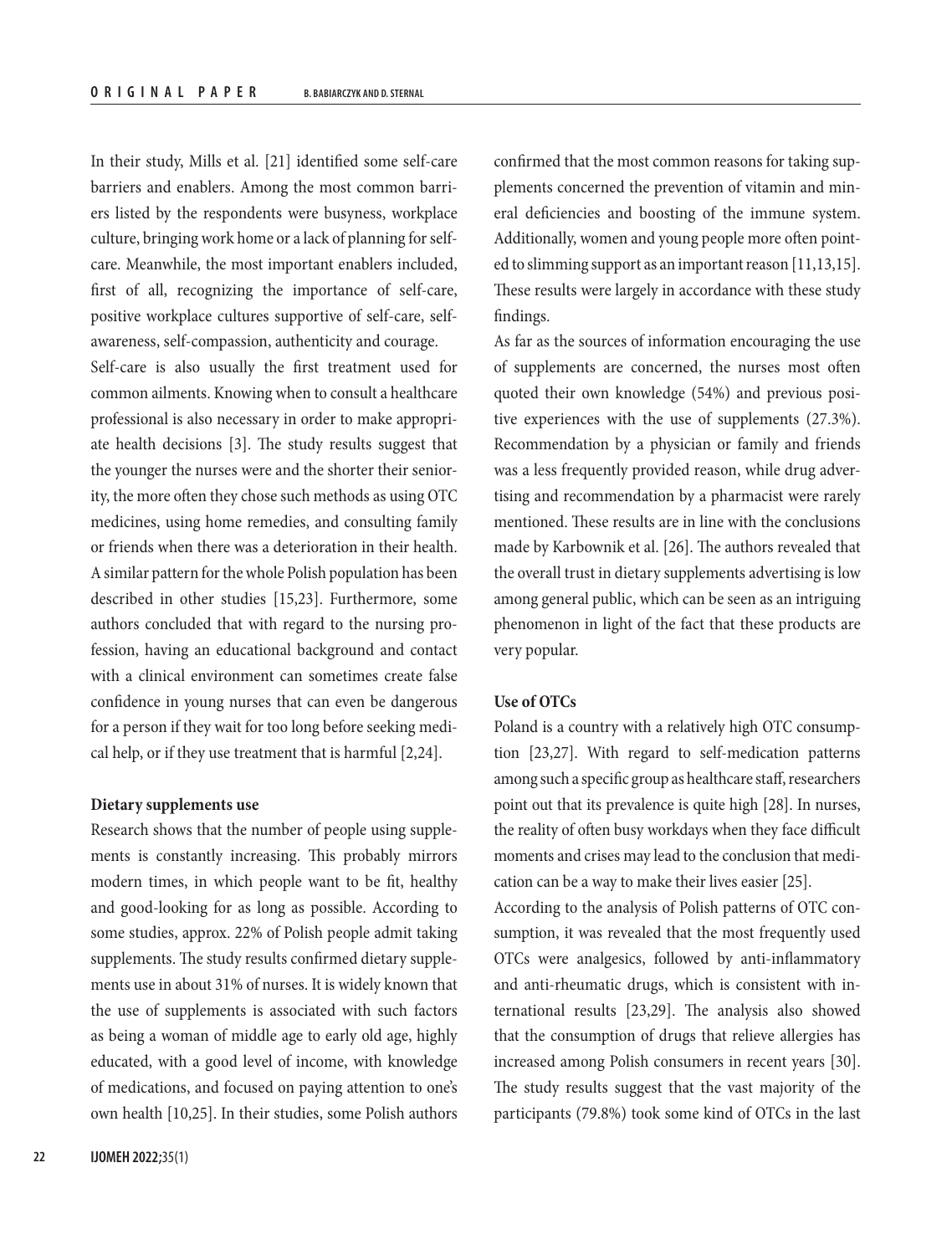6 months, most often painkillers and flu medications. Further, there was no significant relationship between the declared self-care strategies and OTC use.

Some studies showed that the most important sources of information about medicines for nurses were physicians, books, medicine leaflets, and the participants' own knowledge and experiences [28,29]. In this study, drug leaflets, work colleagues and pharmacists were the 3 most frequently listed sources of information about OTCs. The physician was the most important source of information for only about 20% of the participants.

# **Study limitations**

This study has several limitations. The first limitation lies in the way the study sample was collected and in the relatively small sample size, which could hinder the generalization of the results. However, although their findings are not generalizable, the authors believe that they offer a valuable insight into the health behaviors of Polish nurses. Self-assessment is another limiting factor. The obtained retrospective data may be biased since the information regarding self-care strategies might be misremembered. To minimize that recall bias, the authors adopted an approach successfully used in previous studies and asked participants to limit their recall to the past 6 months.

The third limitation concerns the possible misunderstanding of the terms OTC and supplement. To avoid this problem, each questionnaire was accompanied by a covering letter in which the participants were informed about the aim of the study and given a glossary of terms.

# **CONCLUSIONS**

It is obvious that for nurses self-care should not be seen as a selfish luxury, but as an essential factor in their positive therapeutic relationship with patients. However, the findings of this study add to the body of literature that reveals generally poor self-care strategies and compliance with medical recommendations among Polish nurses. Most of them use OTC medicines on a daily basis, relying most often on the information included on the drug leaflets. With regard to supplements consumption, the pattern of use was comparable with the results for the whole population. The ageing nursing workforce should make us increasingly aware that their self-care needs will increase as well.

# **REFERENCES**

- 1. Abreu W, Barroso C, Segadães M, Teixeira S. Promotion of self-care in clinical practice: implications for clinical supervision in nursing. Int J Inf Educ Technol. 2015;5(1):6–9, <https://doi.org/10.7763/IJIET.2015.V5.466>.
- 2. Chambers R. The role of the health professional in supporting self-care. Qual Prim Care. 2006;14:129–31.
- 3. Webber D, Guo Z, Mann S. Self-care in health: we can define it, but should we also measure it? Self Care. 2013;4(5):101–6.
- 4. International Self-Care Foundation [Internet]. London, The Charity Foundation; 2020 [cited 2020 Jun 10]. What is selfcare? Available from: [https://isfglobal.org/what-is-self-care/.](https://isfglobal.org/what-is-self-care/)
- 5. Purcell C, Moyle W, Evans K. An exploration of modifiable health associated risk factors within a cohort of undergraduate nursing students. Contemp Nurse. 2006;23(1):100–10, [https://doi.org/10.5172/conu.2006.23.1.100.](https://doi.org/10.5172/conu.2006.23.1.100)
- 6. Gabrielle S, Jackson D, Mannix J. Older women nurses: health, ageing concerns and self-care strategies. J Adv Nurs. 2008;61(3):316–25, [https://doi.org/10.1111/j.1365-2648.2007.](https://doi.org/10.1111/j.1365-2648.2007.04530.x) [04530.x.](https://doi.org/10.1111/j.1365-2648.2007.04530.x)
- 7. Leão ER, Dal Fabbro DR, Oliveira RB, Santos IR, Victor ED, Aquarone RL, et al. Stress, self-esteem and well-being among female health professionals: A randomized clinical trial on the impact of a self-care intervention mediated by the senses. PLoS ONE. 2017;12(2):e0172455, [https://doi.org/10.1371/](https://doi.org/10.1371/journal.pone.0172455) [journal.pone.0172455.](https://doi.org/10.1371/journal.pone.0172455)
- 8. Fiabane E, Dordoni P, Setti I, Cacciatori I, Grossi Ch, Pistarini C, et al. Emotional dissonance and exhaustion among healthcare professionals: the role of the perceived quality of care. Int J Occup Med Environ Health. 2019;32(6):841–51, <https://doi.org/10.13075/ijomeh.1896.01388>.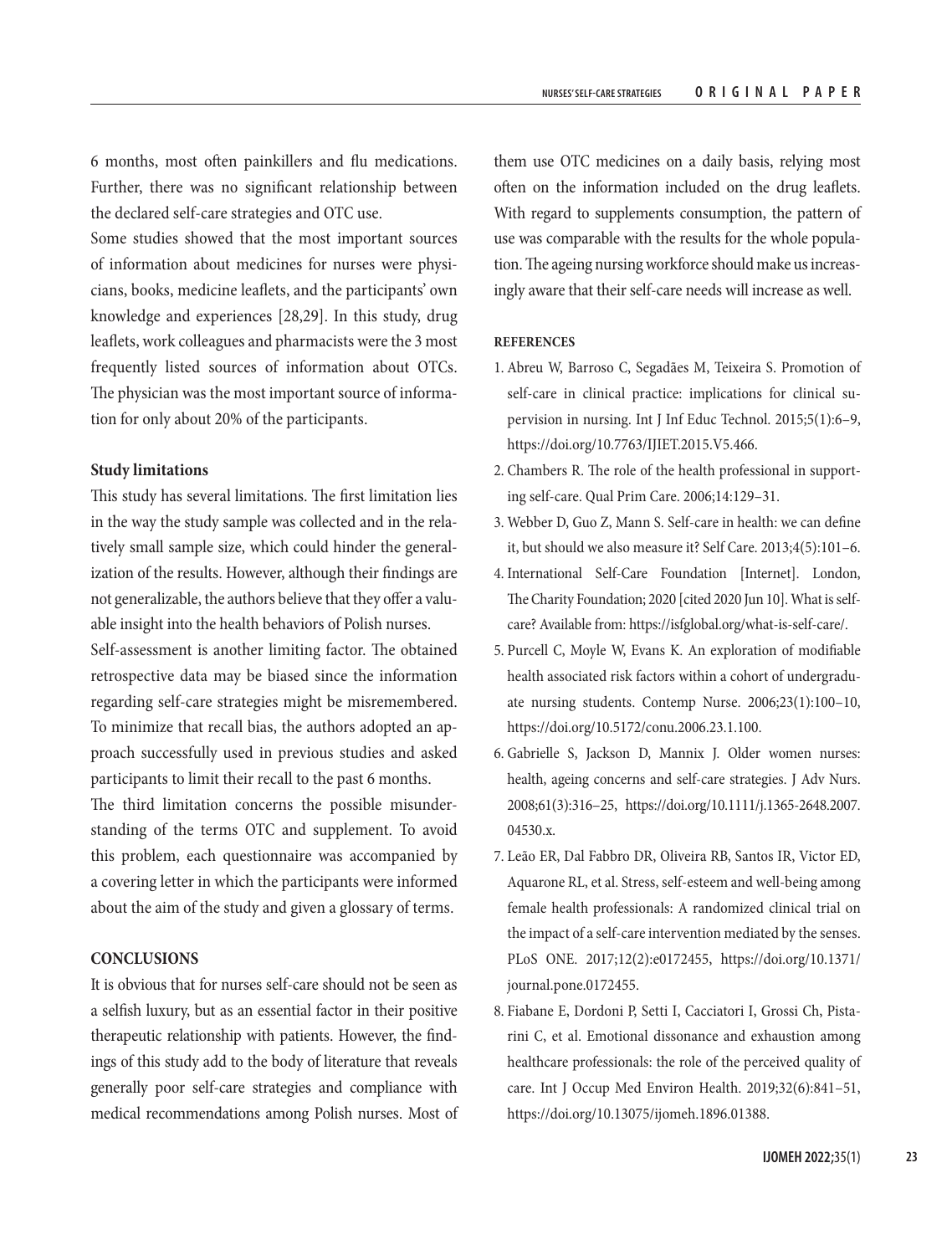- 9. Gould L, Carpenter H, Farmer DR, Holland D, Dawson JM. Healthy Nurse, Healthy Nation<sup>™</sup> (HNHN): Background and first year results. Appl Nurs Res. 2019;49:64–9, [https://](https://doi.org/10.1016/j.apnr.2019.04.001) [doi.org/10.1016/j.apnr.2019.04.001.](https://doi.org/10.1016/j.apnr.2019.04.001)
- 10. Ghazali E, Mutum D, Ching LL. Dietary supplement users vs non-users in Malaysia: Profile Comparisons For Marketing Purposes. In: Welsh DHB, Shukri Ab Yajid M, Pashtenko VH, Ahmed ZU, editors. Advances in Global Business Research. Proceedings of AGBA 3rd World Congress; 2006 Jan 4–6; Kuala Lumpur, Malaysia. Geneva: Inderscience Publishing Co. of Switzerland and UK: 2006. p. 43–54.
- 11. Wawryk-Gawda E, Budzyńska B, Lis-Sochocka M, Chylińska-Wrzos P, Zarobkiewicz M, Jodłowska-Jędrych B. Dietary supplements – consumer assessment based on questionnaire survey. Epidemiol Rev. 2018;72(1):93–103.
- 12. Marzec A, Skrzypek M, Marzec Z. Dietary supplements as a challenge for contemporary public health:scale of the phenomenon, health risk, legal regulations. Pol J Publ Health. 2018;128(1):30–5,<https://doi.org/10.2478/pjph-2018-0006>.
- 13. Przysławski J, Stępczak M, Reszelska M, Wichura-Demska A. The level of knowledge on dietary supplements among patients of pharmacies in the Greater Poland region. J Med Sci. 2016;85(4):301–6, [https://doi.org/10.20883/jms.2016.174.](https://doi.org/10.20883/jms.2016.174)
- 14. Zboralska M. Polish legal regulations on marketing of food supplements. Europ Food Feed Law Rev. 2012;7(4):188–200.
- 15. Bochenek T, Godman B, Lipowska K, Mikrut K, Zuziak S, Pedzisz M, et al. Over-the-counter medicine and dietary supplement consumption among academic youth in Poland. Expert Rev Pharmacoeconomics Outcomes Res. 2016; 16(2):199–205, [https://doi.org/10.1586/14737167.2016.11](https://doi.org/10.1586/14737167.2016.1154790) [54790.](https://doi.org/10.1586/14737167.2016.1154790)
- 16. Hys K. Healthcare products and food supplements in Poland – a comparison. MATEC Web Conf. 2018;183:01006, [https://doi.org/10.1051/matecconf/201818301006.](https://doi.org/10.1051/matecconf/201818301006)
- 17. Galdikienė N, Asikainen P, Balčiūmas S, Suominen T. Do nurses feel stressed? A perspective from primary health care. Nurs Health Sci. 2014;16:327–34, [https://doi.org/10.1111/](https://doi.org/10.1111/nhs.12108) [nhs.12108](https://doi.org/10.1111/nhs.12108).
- 18. Kharatzadeh H, Alavi M, Mohammadi A, Visentin D, Cleary M. Emotional regulation training for intensive and critical care nurses. Nurs Health Sci. 2020;1–9, [https://doi.](https://doi.org/10.1111/nhs.12679) [org/10.1111/nhs.12679](https://doi.org/10.1111/nhs.12679).
- 19. Fereira ES, Souza MB, Souza NVDO, Tavares KFA, Pires AS. The importance of self-care for nursing professionals. Ciência Cuidado Saúde. 2015;14(1):978–85, [https://doi.org/10.4025/](https://doi.org/10.4025/cienccuidsaude.v14i1.23360) [cienccuidsaude.v14i1.23360](https://doi.org/10.4025/cienccuidsaude.v14i1.23360).
- 20. Haczyński J, Skrzypczak Z, Winter M. Nurses in Poland immediate action needed. Eng Manag Pro Serv. 2017;9(2): 97–104.
- 21. Mills J, Wand T, Fraser JA. Exploring the meaning and practice of self-care among palliative care nurses and doctors: a qualitative study. BMC Palliat Care. 2018;17:6, [https://doi.](https://doi.org/10.1186/s12904-018-0318-0) [org/10.1186/s12904-018-0318-0](https://doi.org/10.1186/s12904-018-0318-0).
- 22. Ross A, Bevans M, Brooks AT, Gibbons S, Wallen GR. Nurses and health-promoting behaviours: knowledge may not translate into self-care. AORN. 2017;105(3):267–75, [https://](https://doi.org/10.1016/j.aorn.2016.12.018) [doi.org/10.1016/j.aorn.2016.12.018.](https://doi.org/10.1016/j.aorn.2016.12.018)
- 23. Turek A, Owczarek A. Determinants of consumption behaviour of over-the-counter medications – the case of painkillers and anti-inflammatory medications. J Econ Manag. 2014;15:25–59.
- 24. Soroush A, Abdi A, Andayeshgar B, Vahdat A, Khatony A. Exploring the perceived factors that affect self-medication among nursing students: a qualitative study. BMC Nurs. 2018;17:35, <https://doi.org/10.1186/s12912-018-0302-2>.
- 25. Barros AR, Griep RH, Rotenberg L. Self-medication among nursing workers from public hospitals. Rev Lat-Am Enferm. 2009;17(6):1015–22, [https://doi.org/10.1590/s0104-](https://doi.org/10.1590/s0104-11692009000600014) [11692009000600014](https://doi.org/10.1590/s0104-11692009000600014).
- 26. Karbownik MS, Paul E, Nowicka M, Nowicka Z, Kowalczyk RP, Kowalczyk E, et al. Knowledge about dietary supplements and trust in advertising them: Development and validation of the questionnaires and preliminary results of the association between the constructs. PLoS ONE. 2019;14(6):e0218398, [https://doi.org/10.1371/journal.pone.](https://doi.org/10.1371/journal.pone.0218398) [0218398.](https://doi.org/10.1371/journal.pone.0218398)